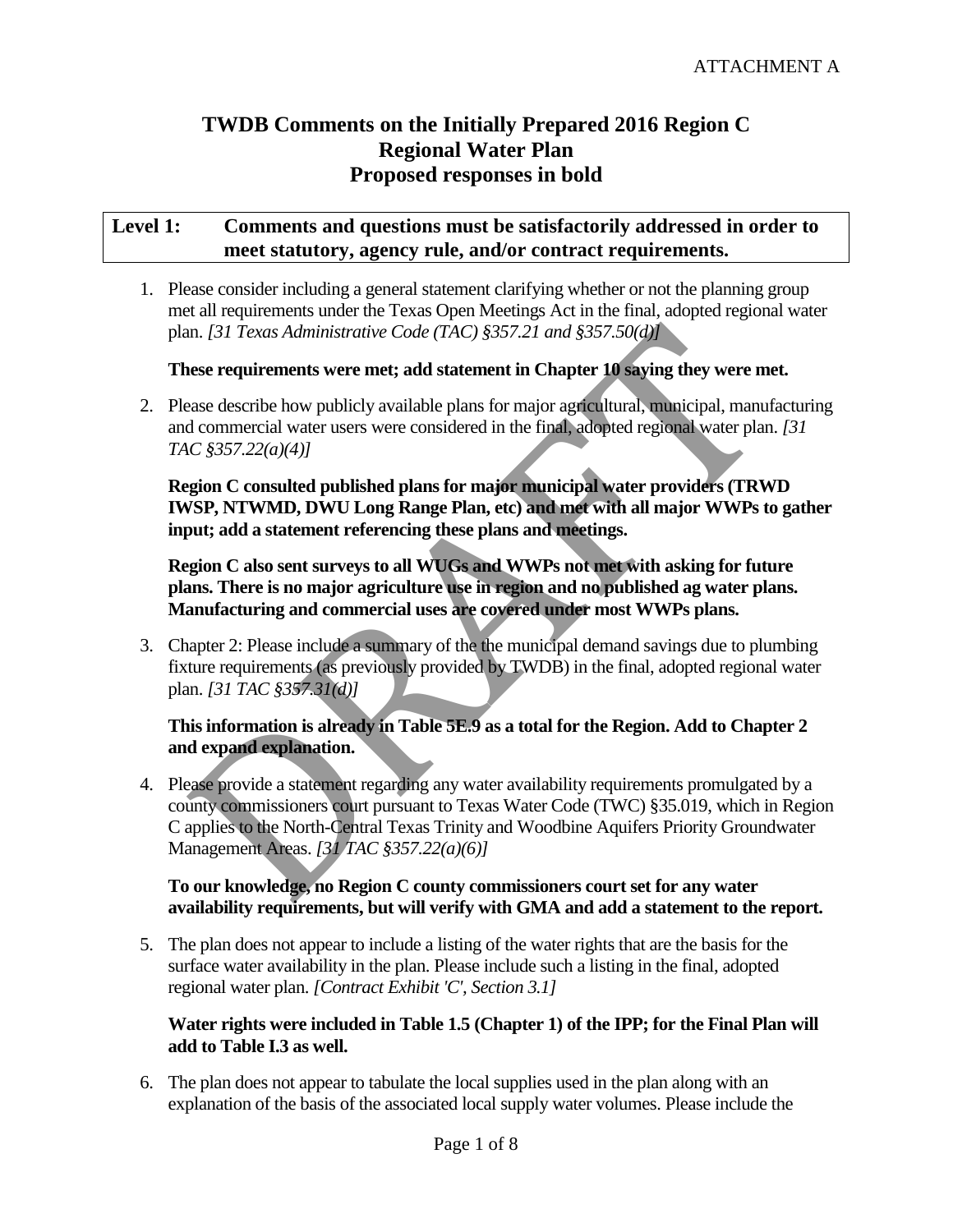required information on local supplies in the final, adopted regional water plan. *[Contract Exhibit 'C', Section 3.3]*

### **This information is presented in detail in Appendix I (page I.22 text and Table I.6); add statement in Chapter 3 that refers reader to Appendix I.**

7. Please clarify how the run-of-river availabilities were calculated for municipal water users to ensure that all monthly demands are fully met for the entire simulation of the unmodified Texas Commission on Environmental Quality Water Availability Model run 3 in the final, adopted regional water plan. *[Contract Exhibit 'C', Section 3.4]*

## **Add a statement that run-of-river items were based on WAM 3, with exception of Neches-Run-Of-River for Dallas which was developed by HDR. Get information from HDR on how Neches-Run-Of-River was calculated.**

8. The plan does not appear to include documentation of the public process for identifying potentially feasible water management strategies. Please include this documentation in the final, adopted regional water plan. *[31 TAC §357.12(b)]*

### **Include the following documentation of the public process:**

**As part of Task 4B (Potentially Feasible Water Management Strategies), Region C produced a memo to TWDB dated November 10, 2011 with Subject "Methodology for Evaluating Water Management Strategies for the 2016 Region C Water Plan." The RCWPG approved the methodology laid out in this memo at the October 25, 2011 RCWPG public meeting (Agenda Item III.B.). Region C consultants later presented the RCWPG with a full list of Potentially Feasible Water Management Strategies at the January 26, 2015 RCWPG public meeting (Agenda Item IV.F.). RCPWG approved the potentially feasbile and recommended WMSs as part of the Initially Prepared Plan at the April 20, 2015 RCWPG public meeting (Agenda Item IV.A.).** Id a statement that run-of-river items were based on WAM 3, with exception<br>ches-Run-Of-River for Dallas which was developed by HDR. Get informatio<br>DR on how Neches-Run-Of-River was calculated.<br>
Equality fraction to includ

9. Page 3.2, Table 3.1: Please include a description of the basis for the estimated increase in reuse availability between 2020 and 2070. *[31 TAC §357.32(a)(1)]*

### **Chapter 5E contains a more detailed description of the reuse availability. Include a few sentences from Chapter 5E in the Chapter 3 description.**

10. Page 5B.5,Table 5B.2; Appendix P: The plan in some instances, does not appear to include a quantitative reporting of environmental factors. For example, the summary table 5B.2 for water management strategy evaluations in Appendix P appears to present qualitative scores (e.g., "medium") but it is unclear if the scores are based upon quantitative data. Please include quantitative reporting in the final, adopted regional water plan. *[31 TAC §357.34(d)(3)(B)]*

**Include quantitiative data from App P (individual write-ups on each WMS) in Table 5B.2. Add any missing quantitiative info if not in Appendix P. In addition, we will be using a quantitative rating system consistent with some other regions (scale of 0-5, with each number from 0 to 5 representing a set amount of acres impacted).** 

11. Page 5B.5,Table 5B.2; Appendix P: The plan in some instances, does not appear to include a quantitative reporting of impacts to agricultural resources. For example, the summary table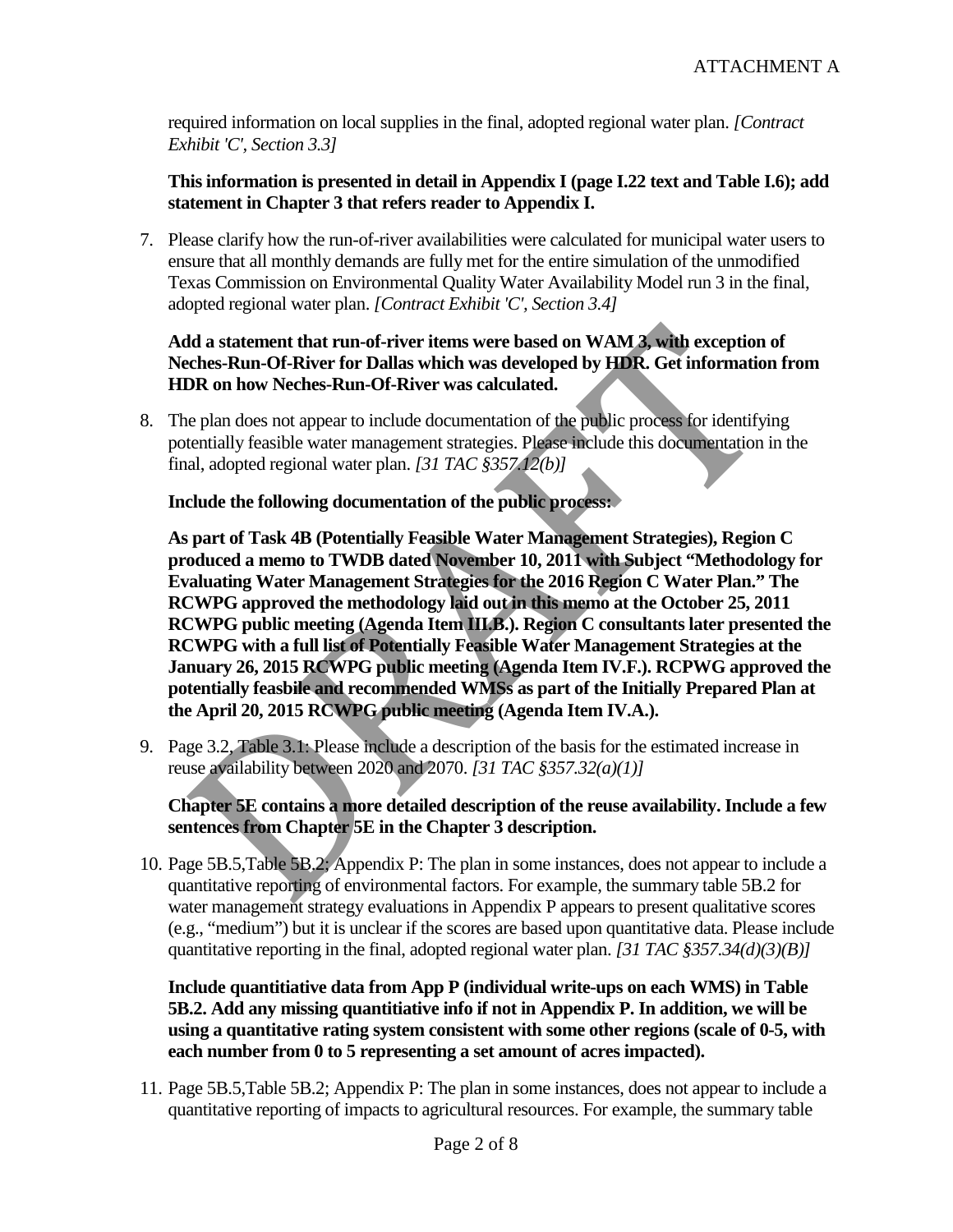5B.2 for water management strategy evaluations in Appendix P appear to present qualitative (e.g., "medium") scores but it is unclear if the scores are based upon quantitative data. Please include quantitative reporting in the final, adopted regional water plan. *[31 TAC §357.34(d)(3)(C)]*

**Include quantitiative data from App P (individual write-ups on each WMS) in Table 5B.2. Add any missing quantitiative info if not in Appendix P. In addition, we will be using a quantitative rating system consistent with some other regions (scale of 0-5, with each number from 0 to 5 representing a set amount of acres impacted).** 

12. Pages 5B.10, 11.16, and P.57: The plan appears to incorporate by reference Marvin Nichols strategy evaluation material from the 2011 Region C Regional Water Plan. For example, page P.57 states that "Region C is retaining the original configuration of Marvin Nichols Reservoir (at elevation 328 msl, as detailed in the 2011 Region C Water Plan) as an alternative water management strategy for the 2016 Region C Water Plan." Please include the relevant additional strategy information for that alternative strategy in the final, adopted regional water plan. *[31 TAC §357.34(e)]*

**There is a separate write-up in Appendix P that gives the strategy evaulation for the Alternative Marvin Nichols (328.5 msl) as well as a full report on that strategy in App Y. Edit pages referenced above (Pages 5B.10, 11.16, and P.57) to refer reader to that information.**

13. Page 5C.10; Appendix P, Pages P.8 and P.62: In some instances, the plan appears to present incomplete water management strategy evaluations. For example, the George Parkhouse Lake (South) strategy and the Neches River Run-of-River strategy configurations. The Neches Runof-River strategy states the preferred project "would include run-of-river diversion …operated conjunctively with tributary storage, groundwater, and/or system operations with Lake Palestine…", however it is not clear that the strategy evaluation for the conjunctive components of the project are included. Please clarify strategy labels or include the full strategy evaluations for all alternative and recommended strategies in the final, adopted regional water plan. *[31 TAC §357.35(g)(3)]* ges 5B.10, 11.16, and P.57: The pian appears to incorporate by reterence Marvin fused<br>ategy evaluation material from the 2011 Region C Regional Water Plan. For example<br>75 states that "Region C is retaining the original con

## **Add more info to these WMS evaluations as necessary. Get Neches Run-Of-River detail from Dallas/HDR.**

14. Pages 5D.285 and 5D.288: The plan does not appear to consider conservation as a potentially feasible strategy for all identified water supply needs. For example, there does not appear to be an explanation for why Navarro County Manufacturing and Steam Electric Power Water User Groups (WUGs) do not have conservation strategies. Please include documentation that conservation was considered to meet identified needs and, if not recommended, please document reason in the final, adopted regional water plan. *[ 31 TAC §357.34(c)(3), §357.34(f)(2)(B)]*

**Conservation was considered for all WUGs, but there is a very small number of nonmunicipal WUGs for which we did not include a conservation strategy. Include a few sentences stating that conservation was considered but not found to be feasible for these few non-municipal WUGs (APAI).**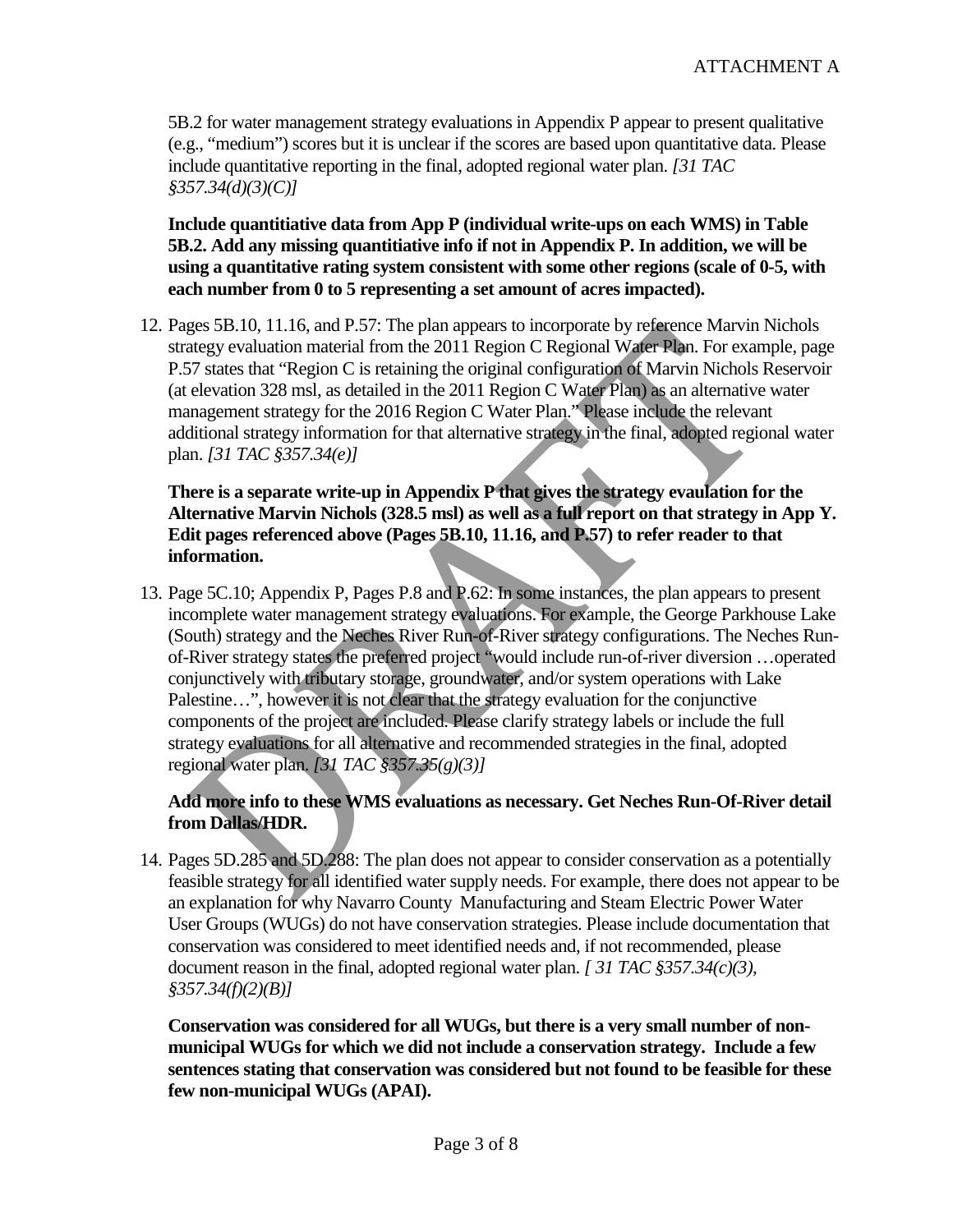15. Pages 5E.30 and 5E.31; Appendices P and Q: Some conservation water management strategies for municipal, manufacturing, and mining WUGs appear to be combined with reuse strategies. For example, the components listed on page 5E.30 for the 'Expanded Water Conservation Package' WMS include "reuse of treated wastewater effluent." Unless the projects are directly interdependent, and reflected as such in the regional water planning database, each strategy type must be associated with separate volumes of water provided and should not be lumped together with other types of strategies. Strategy types must remain independent of one another to reflect implementation and to facilitate project prioritizations for funding. Please modify as appropriate throughout the final, adopted regional water plan and in the regional water planning database. *[31 TAC §357.34(e); Contract Exhibit 'D', Section 5.3]*

### **No reuse WMSs were combined with conservation WMSs in this plan. Reword the 6th bullet item at top of Page 5E.30 so that it is clear that they are separate in this plan.**

16. Chapter 5: Please confirm that the calculated firm yields are based upon water available during the drought of record for the strategies utilizing sources from Lake Hugo, Lake Palestine, Lake Ralph Hall and Reuse, Lake Texoma, Lower Bois d'Arc Reservoir, Neches River Run-of-River, and Toledo Bend Reservoir. Please clarify in the final, adopted regional water plan. *[Contract Exhibit 'C', Section 3.4]*

### **Add statement confirming use of WAM 3 to calculate yields for all above except Lake Hugo (Oklahoma supply so there is no WAM) and Neches Run-Of-River which was calculated by HDR via Riverware.**

17. Chapter 7: The plan does not appear to provide a general description of the local drought contingency plans that involve making emergency connections between water systems or wholesale systems. Please include these descriptions of local drought contingency plans, if any, in the final, adopted regional water plan or, if no local drought contingency plans involve making emergency connections, please indicate so in the final, adopted regional water plan. *[31 TAC §357.42(e)]* Intract Exhibit 'D', Section 5.3]<br>
The reuse WMSs were combined with conservation WMSs in this plan. Reword<br>
Ilet item at top of Page 5E.30 so that it is clear that they are separate in this p<br>
ilet item at top of Page 5E

### **Verify (with APAI) that none of the drought plans received included any specific emergency interconnect plans. Make reference in Chapter 7 to the separately submitted list of potential emergency interconnects.**

18. Please clarify whether the plan development was guided by the principal that the designated water quality and related water uses as shown in the state water quality management plan shall be improved or maintained. *[31 TAC §358.3(19); Contract Exhibit 'C', Section 3.3].*

### **Add statement that this principal was followed (APAI).**

19. Appendix K; Appendix Q, Tables Q-10 and Q-11: Please clarify the water savings volumes associated with recommended conservation strategies that have capital costs. Please include this information in the final, adopted regional water plan. *[31 TAC §357.34(d)(3)(A) and (e); Contract Exhibit 'D', Section 5.4]*

Page 4 of 8 **Edit Tables Q-10 and Q-11 to provide more detail. This information is available in consultant's backup files and can easily be pulled into Q tables. Currently all conservation for each WUG is "rolled up". Need to show individual conservation WMS**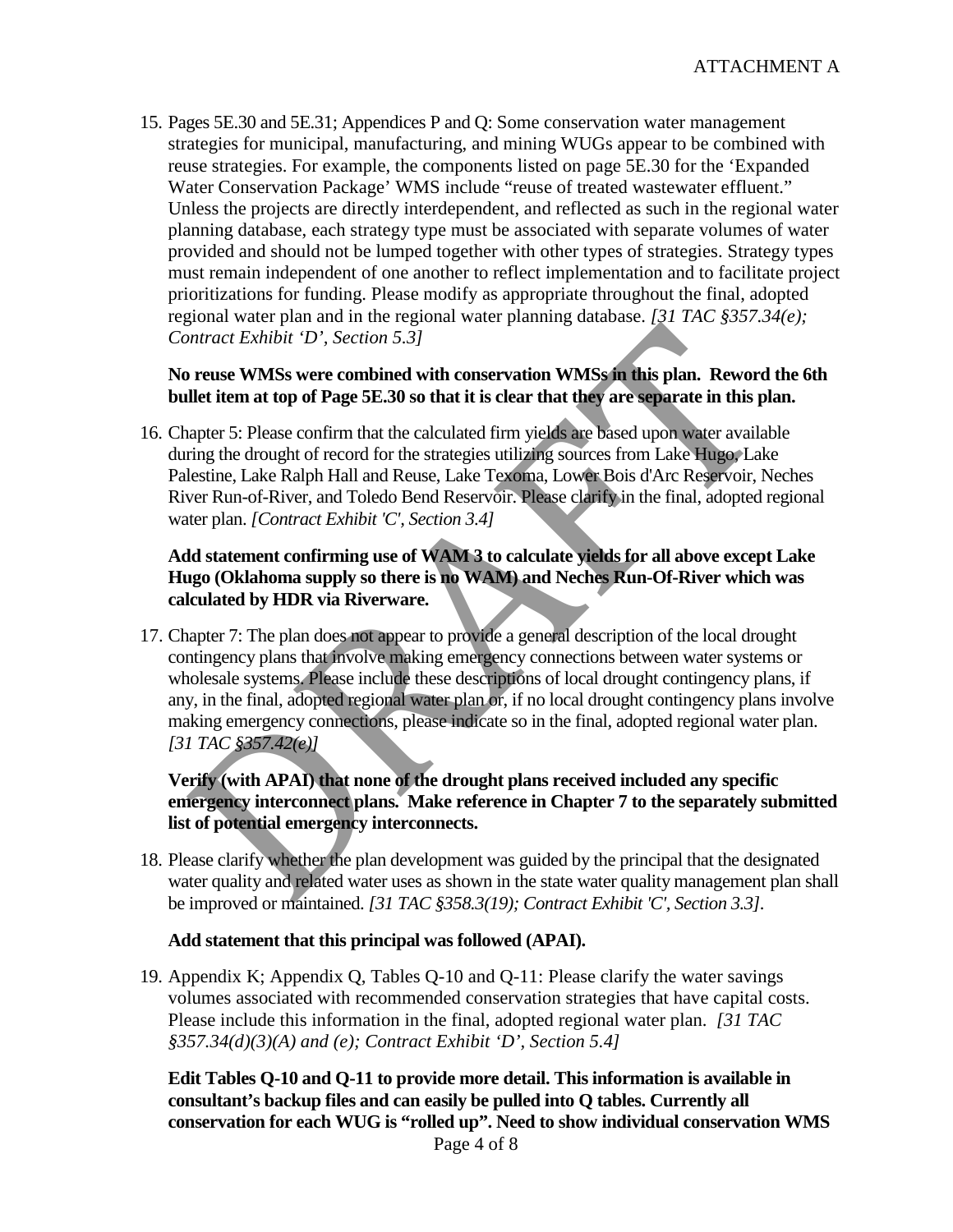#### **separately, particularly those with distinct capital costs (water loss control, irrigation restrictions, etc).**

20. Appendix P, Page P.1: As noted in the plan, the plan does not appear to include a strategy evaluation for the "Reuse-General" strategy referenced in the plan on page P.1. Please include this information in the final, adopted regional water plan. *[31 TAC §357.34(d) and (e)]*

### **This has been prepared and was submitted to TWDB on 8/26/15. Will be included in Final Plan.**

21. Appendix P, Page P.61: The plan does not clearly state whether the Neches River Run-of-River water management strategy evaluation incorporated environmental flow requirements. Please clarify whether analyses considered environmental flow requirements in the final, adopted regional water plan. If environmental flow requirements were not considered, please present results with environmental flow requirement considerations in the final, adopted regional water plan. *[31 TAC §357.34(d)(3)(B)]*

### **This is a Dallas WMS taken directly from their Long Range Plan. Verify with Dallas/HDR that enironmental flows were considered when determining yield of project. Add this info to App P.**

22. Appendix P: The plan does not appear to include strategy evaluations for the following potentially feasible strategies as described in the contract scope of work: "Lake Livingston," "Tawakoni Pipeline," "DWU Southside (Lake Ray Hubbard) Reuse," and "DWU Lake Lewisville Reuse." Please include these strategy evaluations or explain why this contract scope of work item was not included in the final, adopted regional water plan. *[Contract Scope of Work, Task 4D Subtask 2A]* by Pape P.61: The plan does not clearly state whether the Neches River Rue<br>sever water management strategy evaluation incorporated environmental flow require<br>sease clarify whether analyses considered environmental flow re

**After final scope of work was negotiated, these strategies were either 1) far enough along that they were now considered "existing" (Tawakoni Pipeline) and didn't need to be evaulated, or 2) were replaced by other strategies for consideration (these other strategies were evaluated in place of the ones listed in the contract).**

23. The technical evaluations of the water management strategies do not appear to estimate anticipated water losses of the associated strategies. Please include an estimate of water losses in the final, adopted regional water plan, for example in a format of an estimated percent loss. *[31 TAC §357.34(d)(3)(A); Contract Exhibit 'C', Section 5.1.1]*

### **This was done, but not consistently. Calaculate and include in final plan.**

24. Appendix Q, Page Q.10: The cost estimate for "New Groundwater Wells" states that costs do not include engineering or land costs. Please ensure that all cost estimates include required costing elements in the final, adopted regional water plan. *[31 TAC §357.34(d)(3)(A); Contract Exhibit 'C', Sections 5.1.2 and 5.1.2.1]*

**Clarify text regarding engineering and land costs. Verify that engineering was included and land costs were not included under the assumption that wells would be constructed on property already owed by the WUG.**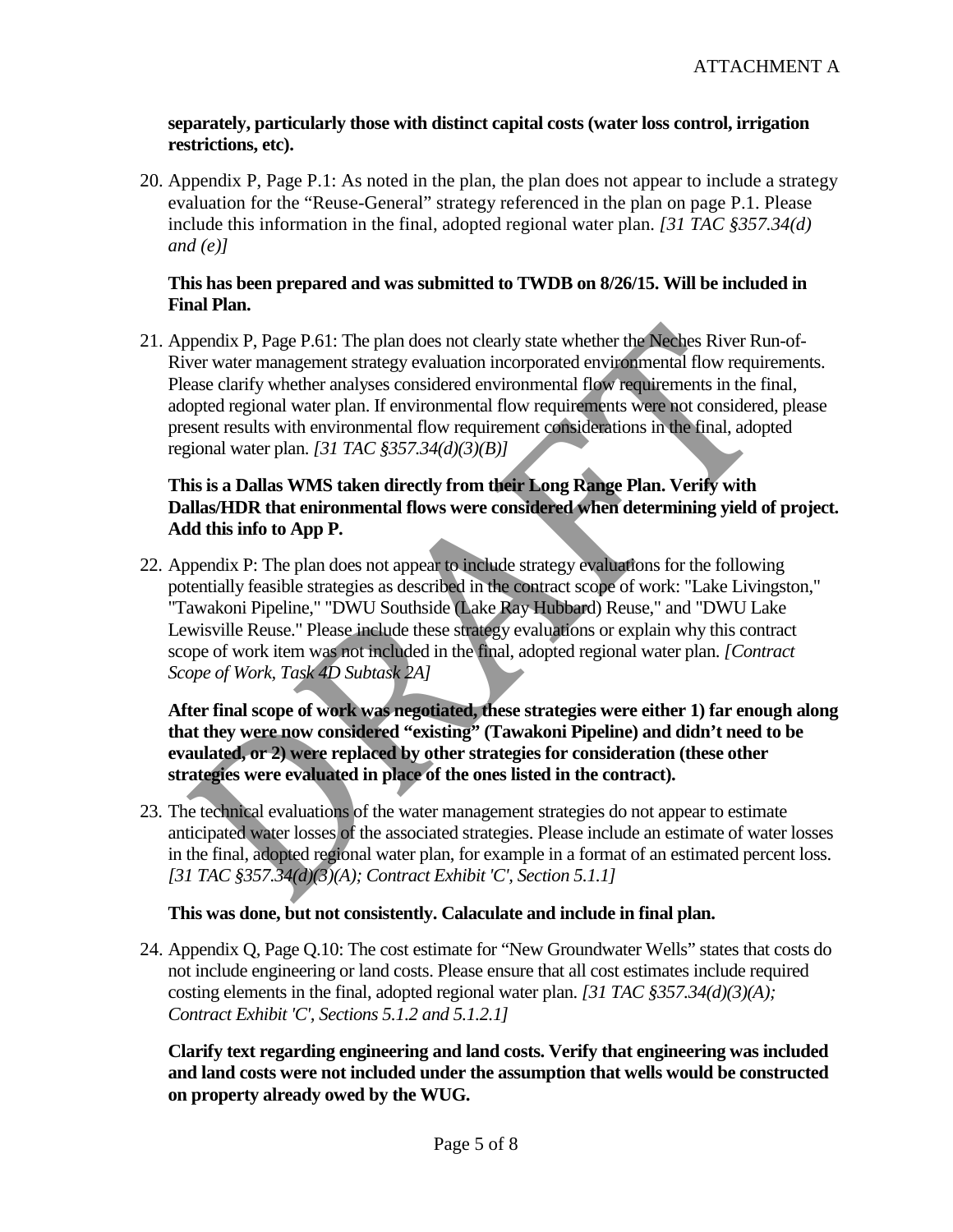25. Appendix Q, Page Q.22, Table Q-10: The plan does not appear to present a supply volume associated with the Oakwood WUG's Municipal Water Conservation water management strategy. Please present the associated supply volume for this strategy in the final, adopted regional water plan. *[31 TAC §357.34(d)(3)(A), Contract Exhibit 'C', Sections 5.1.2 and 5.1.2.1]*

#### **Oakwood is a shared WUG with Region H, with a population of less than 50 located within Region C. It was pre-determined that Region H would develop all WMS for this WUG.**

26. Appendix Q, Tables Q-12 and Q-13: The plan does not appear to present unit costs of municipal water savings in the dollars per acre-foot format as required. Please present information in the dollars per acre-foot format in the final, adopted regional water plan. *[Contract Exhibit 'C', Section 5.1.2]*

### **Costs shown in Tables Q-12 & Q-13 are in dollars per thousand gallons. Change them to dollars per acre-foot.**

27. Appendix Q, Page Q.68, Table Q-39: The capital and annual costs for the Lake Columbia water management strategy in Table Q-39 (\$241,149,000 and \$53,284,000) do not appear to match the Lake Columbia costs presented in Appendix L, page 7.7-6 (\$288,640,000 and \$32,549,000). Please reconcile as appropriate in the final, adopted regional water plan. *[31 TAC §357.34(d)(3)(A)]* ppendix Q, Tables Q-12 and Q-13: The plan does not appear to present unit costs on<br>inicipal water savings in the dollars per acre-foot format as required. Please present<br>formation in the dollars per acre-foot format in th

**The costs developed for Region C (App Q) differ from those developed for the Dallas Long Range Plan (App L) because Region C cost included additional costs of upsizing of the Integrated Pipeline to deliver Columbia water to point of use (Metroplex). Add explanation of this in text.**

28. Appendix Q, Tables Q-67 and Q-74: It appears that, in some instances, cost estimates may include retail distribution infrastructure including for the Fort Worth Direct Reuse and Frisco Direct Reuse strategies. Please remove any costs associated with retail distribution from the final, adopted regional water plan. *[31 TAC §357.34(d)(3)(A), §357.34(e); Contract Exhibit 'C', Section 5.1.2.3]*

**The majority of the cost for direct reuse projects is delivering the water from the WWTP to end users, so this is not considered retail distribution – it is a system to deliver water to major irrigation and industrial candidates. There is no supply available to anyone without these essential elements. These are not projects where water can put into the exisitng retail distribution system. Leaving these elements out of the projects would make these projects unworkable.**

29. Appendix Q, Table Q-46: The cost estimate includes a negative value representing an "avoided cost." Please remove cost elements that are not directly part of the required planning cost elements for the Lake Texoma desalination plant project in the final, adopted regional water plan. *[Contract Exhibit 'C', Section 5.1.2]*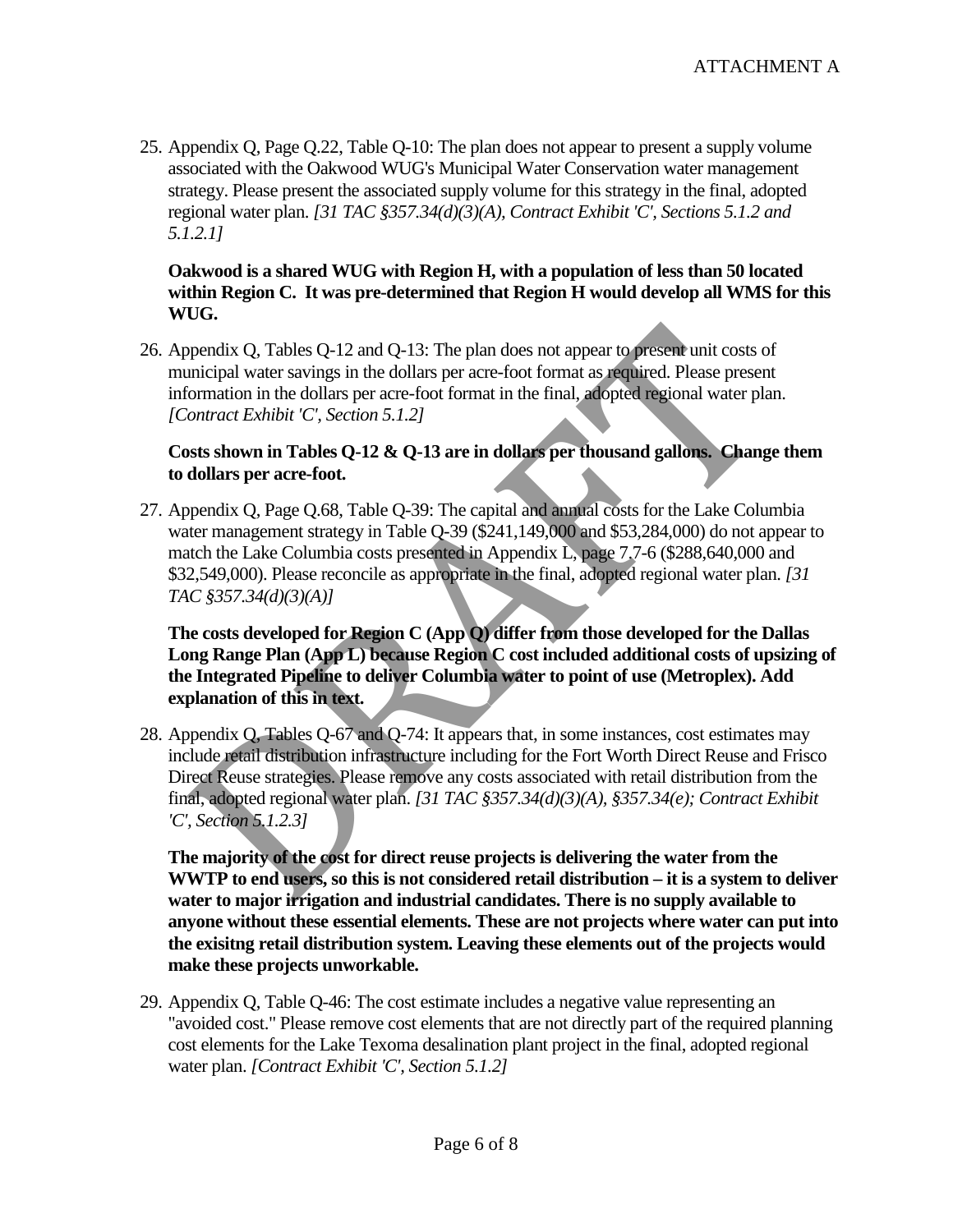### **Table Q-46 is DWU's Lake Texoma Desalination Cost estimate. Most DWU costs were taken from Dallas Long Range Plan which did not have to follow TWDB costing criteria. Rework this cost estimate to meet TWDB criteria.**

30. Appendix Q, Tables Q-18, Q-23, and Q-39: The plan in some instances, does not appear to present, separately, the estimated land purchase costs for reservoir footprint and mitigation land areas. For example, the Sulphur Basin Supply Strategy, Lower Bois d'Arc Creek Reservoir Strategy, and Lake Columbia Strategies do not separately present the estimated cost of conservation pool or mitigation land acreage. Please include land areas and estimated costs, separately, in the final, adopted regional water plan. *[Contract Exhibit 'C', Section 5.1.2]*

**Table Q-18, The text of line items were edited to clarify each type of land cost.** 

**Table Q-23, The land cost for the reservoir is on the first page of Table Q-23 (page Q.45) under the headings of "Dam & Reservoir, Land and Surveying"; the land cost for mitigation is on the second page of Table Q-23 (page Q.46) under the headings of "Permitting and Mitigation of reservoir and terminal storage, Land and Easement"; no change needed.**

**Table Q-39, Cost estimate for Lake Columbia was taken from Dallas Long Range Plan. Will attempt to separate land costs between those for reservoir and those for mitigation.**

31. Appendix Q, Table Q.54: The project components and costs include \$600,000 for "equipment/vehicle storage" and \$4,250,000 for "foundation improvements." Water management strategy components included in regional water plans must be limited to the infrastructure required to develop and convey increased water supplies from sources and to treat the water for end user requirements. Please remove these and other costs that are not associated with providing additional supplies to WUGs from the final, adopted regional water plan. *[TAC §357.34(d)(3)(A); Contract Exhibit 'C', Section 5.1.2 and Section 5.1.2.3]* ble Q-18, The text of line items were edited to clarify each type of land cost.<br>ble Q-23, The land cost for the reservoir is on the first page of Table Q-23 (pader the headings of "Dam & Reservoir, Land and Surveying"; the

**This is UTRWD's CIP. Consultants will go through the cost estimate and pull out specific components that TWDB will not allow.**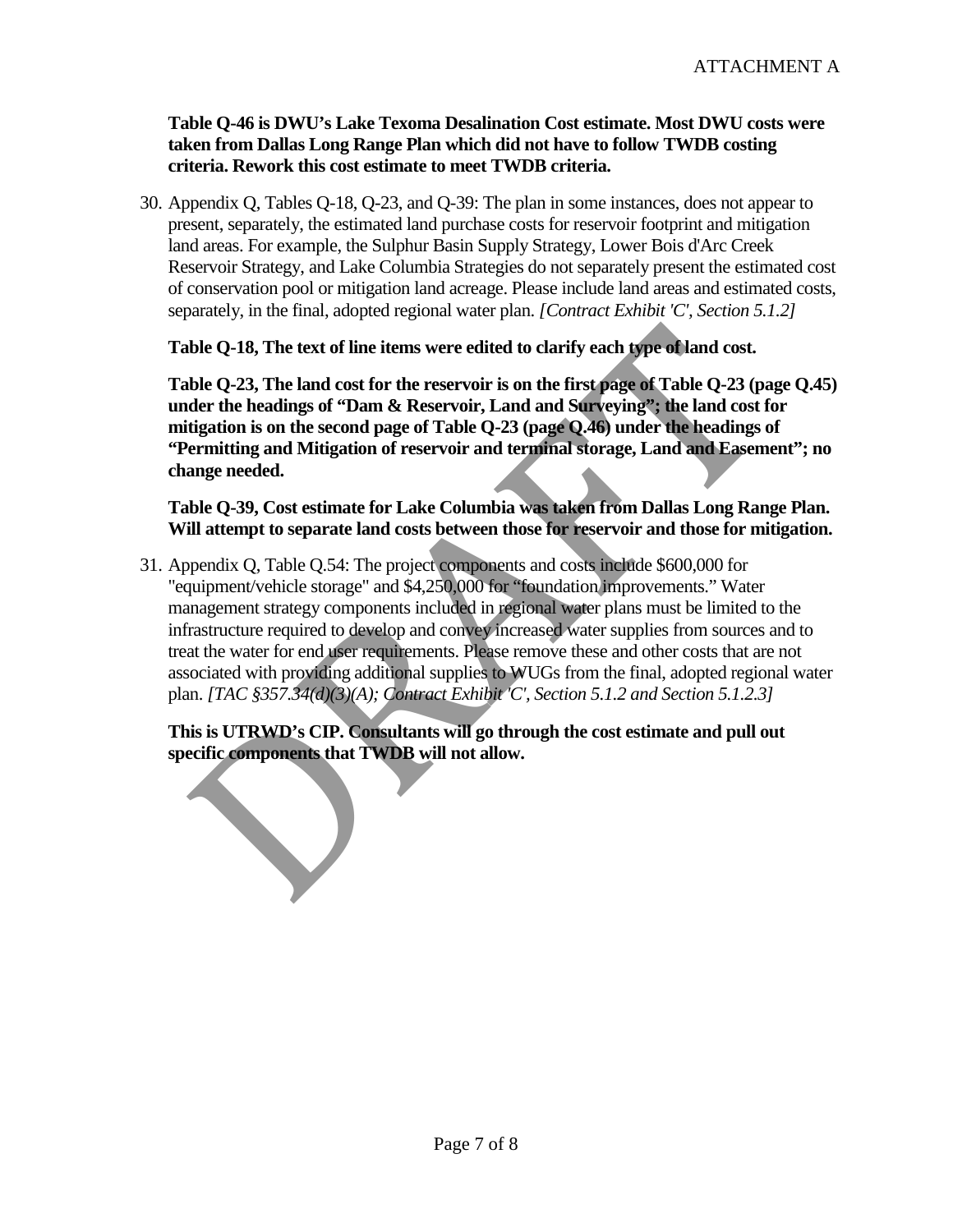## **Level 2: Comments and suggestions for consideration that may improve the readability and overall understanding of the regional water plan.**

1. Section 3.3, Page 3.9; Appendix I, Page I.16: Please consider providing a complete description of the groundwater availability methodology employed for non-relevant portions of the Nacatoch Aquifer and "Other" aquifer groundwater sources in the final, adopted regional water plan.

## **MAG values were used from Nacatoch Aquifer supplies. Add more detail to this description if available.**

2. Page 3.11, Table 3.5: Please consider including a line item for the non-relevant portion of the Nacatoch Aquifer in Henderson County in the final, adopted regional water plan.

### **Region C did not show any supply from non-relevant portions of the Nacotach Aquifer in Henderston County. MAG values were used for Nacatoch Aqufier supplies.**

3. Page 5E.49, Item (3): Please consider correcting the URL reference to http://www.texas.gov/conservation/doc/SB181Guidance.pdf in the final, adopted regional water plan. AG values were used from Nacatoch Aquifer supplies. Add more detail to this scription if available.<br>
ge 3.11, Table 3.5: Please consider including a line item for the non-relevant porticatoch Aquifer in Henderson County in

## **Correct the URL reference.**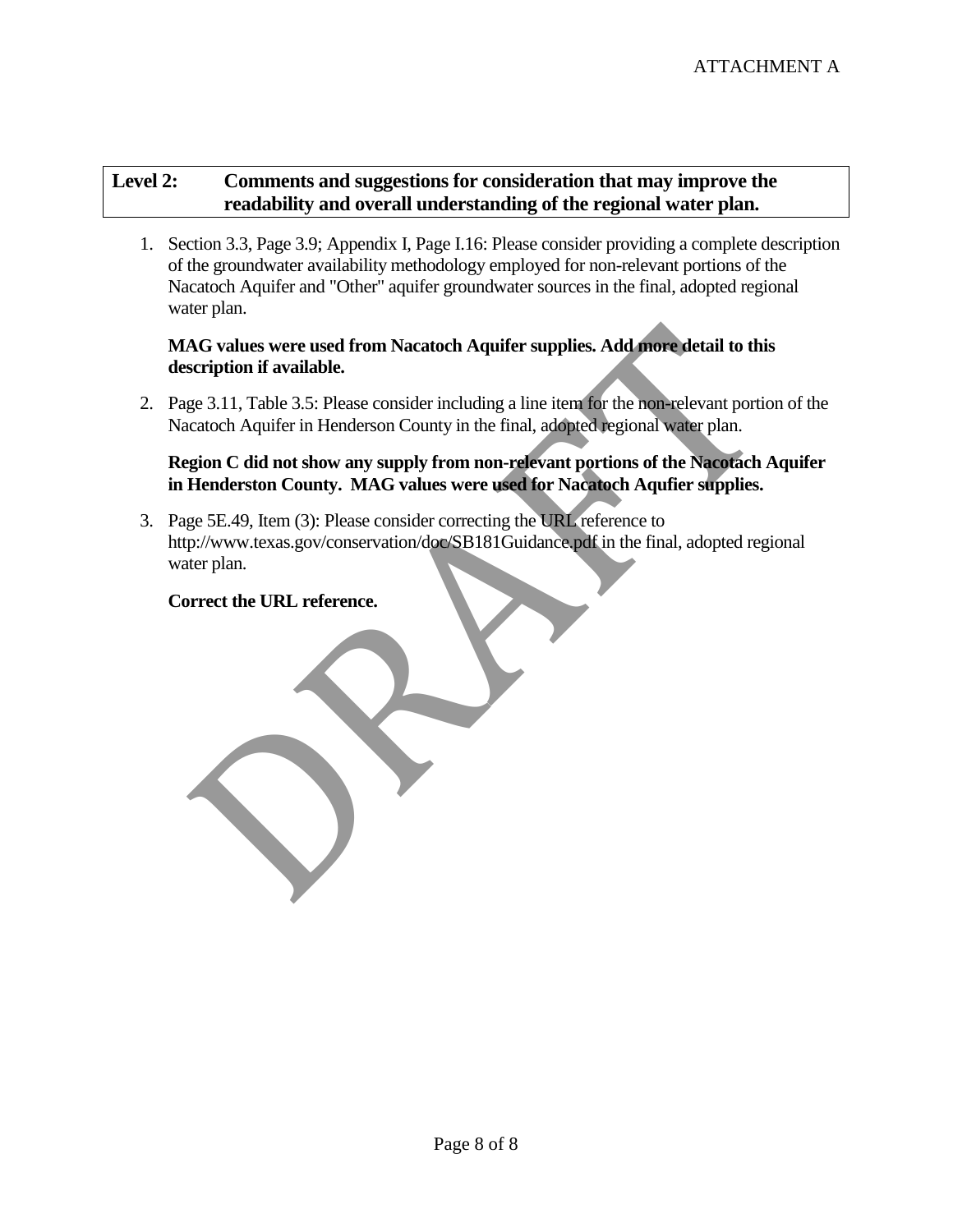### **Summary of Texas Parks and Wildlife Department Comments on Region C IPP & Planned Responses**

- 1. Few details given in Chapter 1 on how threats to natural resources will be addressed.
	- a. In Chapter 1 (Section 1.12), it would be appropriate to reference Chapter 6 (Section 6.4.1). This section provides some descriptions of ways in which threats can be minimized, including water conservation, reuse, full utilization of surface supplies, and federal and state permitting requirements.
	- b. Section 1.10.3 (page 1.35), Table 1.14 (pages 1.36-1.37), and Table 2 in Appendix I (pages 4- 7) provide information related to threatened and endangered species. Recent updates have been made to the TPWD County Lists of Protected Species and Species of Greatest Conservation Need (SGCN).
		- i. The Smalleye Shiner and Sharpnose Shiner are now listed as Federally Endangered species and should be included in the table.
		- ii. The Texas Pigtoe, Texas Heelsplinter, Texas Fawnsfoot, Louisiana Pigtoe, Southern Hickorynut, and Sandbank Pocketbook are now State Threatened and should be included in the table.
		- iii. The Fawnsfoot, Wabash Pigtoe, Common Pimpleback, Little Spectaclecase, Wartyback, and White Heelfplitter are no longer considered SGCN and can be taken off the tables.

### **Response:**

### **Edit Section 1.12 to add reference to Section 6.4.1. Edit Threatened and Endangered Species listings in Chapter 1 and Appendix I to reflect specific changes in item 1.b. above.**

2. Adopted Desired Future Conditions (DFCs) for the primary aquifer in Region C, the Trinity Aquifer, do no address protection of springs or groundwater surface water interaction. Ultimately TPWD would like to See DFCs adopted to protect these features. been made to the TPWD County Lists of Protected Species and Species of Greatest<br>
Conservation Need (SGCN).<br>
i. The Smalleye Shiner and Sharpnose Shiner are now listed as Federally End:<br>
i. The Smalleye Shiner and Sharpnose

#### **Response:**

**Regional Water Planning Groups do not have input in the Groundwater Management Area and Groundwater Conservation District process of selecting Desired Future Conditions, but encourages those entities to address these concerns when setting DFCs.**

- 3. TPWD recognizes the concerted effort to include more available quantitative environmental impact information in the 2016 IPP and encourages Region C to continue to improve this quantitative reports as information is available. Some suggested additions are:
	- a. Please attempt to include estimates on linear stream distances impacted or inundated.
	- b. Environmental flow impact data, including changes in downstream mean annual flow and changes in monthly or seasonal flows, is available for Lower Bois d'Arc Creek Reservoir WMS.
	- c. Appendix P (page P.34) appears to be missing a table under WMS Evaluation for Lake Columbia.
	- d. Appendices G, H, and I include interim environmental assessment information related to the Sulphur Basin Supplies WMS but the quantitative impact analysis on natural resources is not yet available to review.
	- e. TPWD encourages enhanced coordination regarding proposed reservoir project and the Sulphur Basin Supplies WMS in an effort to avoid, minimize, and mitigate impacts to fish and wildlife resources, including the White Oak Creek Wildlife Management Area. Attachment A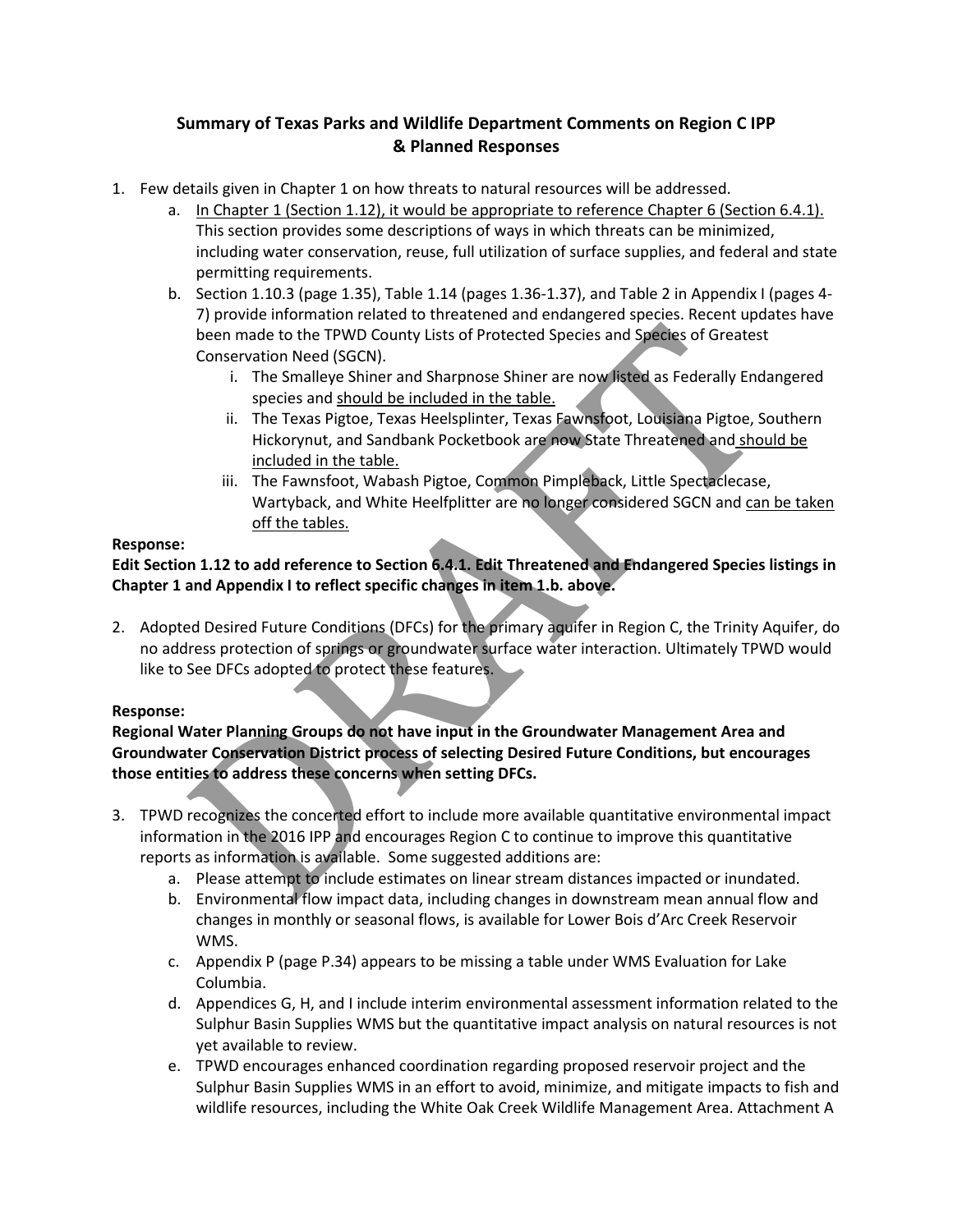provided by TPWD summarizes information regarding potential impacts of raising the elevation of Wright Patman Lake.

#### **Response:**

- **a. Determine if linear stream distances are readily available. If so, add. If not, add statement in plan that says such information is not readily available and that Region C will strive to improve this information in the next regional plan.**
- **b. Add Lower Bois d'Arc environmental flow data to Appendix P sheet on Lower Bois d'Arc.**
- **c. Quantitative Marvin Nichols 313.5 report published shortly after TPWD comment letter received, so it is now available for their review. No further action needed.**
- **d. Pull information from Attachment A provided by TPWD and add to Appendix P write-up for Sulphur Basin Supplies.**
- 4. Appendix I of IPP includes information regarding threatened and endangered species that might be impacted by the Sulphur Basin Supplies WMS. TPWD lists several species they feel should be part of this list and give web reference for further information.

#### **Response:**

**Verify that these species are listed on either the State or Federal Threatened & Endangered lists for the counties associated with Sulphur Basin Supplies. If they are, add them to Appendix I. If not, coordinate with TPWD.**

5. TPWD comments Region C in the reduction in overall gpcd from 200 to 165 from the 2011 Plan to the 2016 IPP. TPWD encourages further progress towards meeting the statewide goal of 140 gpcd.

#### **Response:**

**Region C appreciates TPWD's recognition of conservation efforts. Region C will continue to encourage additional conservation efforts. No change to IPP needed.**

6. Section 1.11.3 describes invasive species. Please include updated information to help clarify the present state of zebra mussels in Texas. The present known distribution (as of July 27, 2015) of zebra mussels in Texas reservoirs is: Texoma, Ray Roberts, Lewisville, Bridgeport, Lavon, Waco, and Belton. Zebra mussels have also been found on isolated occasions in the Red River below Texoma, the Elm Fork of the Trinity River below Lake Ray Roberts, Sister Grove Creek above Lake Lavon, and a boat with zebra mussels attached was found in Lake Ray Hubbard. To prevent the transmission of invasive species TPWD recommends avoiding transport of water from basins where these species are known to occur. If this is unavoidable these transfers of water should be directly to water treatment plants. Ibluir Basin Supplies.<br>
dix I of IPP includes information regarding threatened and endeangered species that<br>
ed by the Sulphur Basin Supplies WMS. TPWD lists several species they feel should t<br>
and give web reference for f

#### **Response:**

**To Section 1.11.3, add locations of known Zebra Mussels as of July 27 per TPWD list. Include statement that all WMSs involving transfer of water from basins where Zebra Mussels exist were reevaluated and re-routed to take water directly to WTPs.**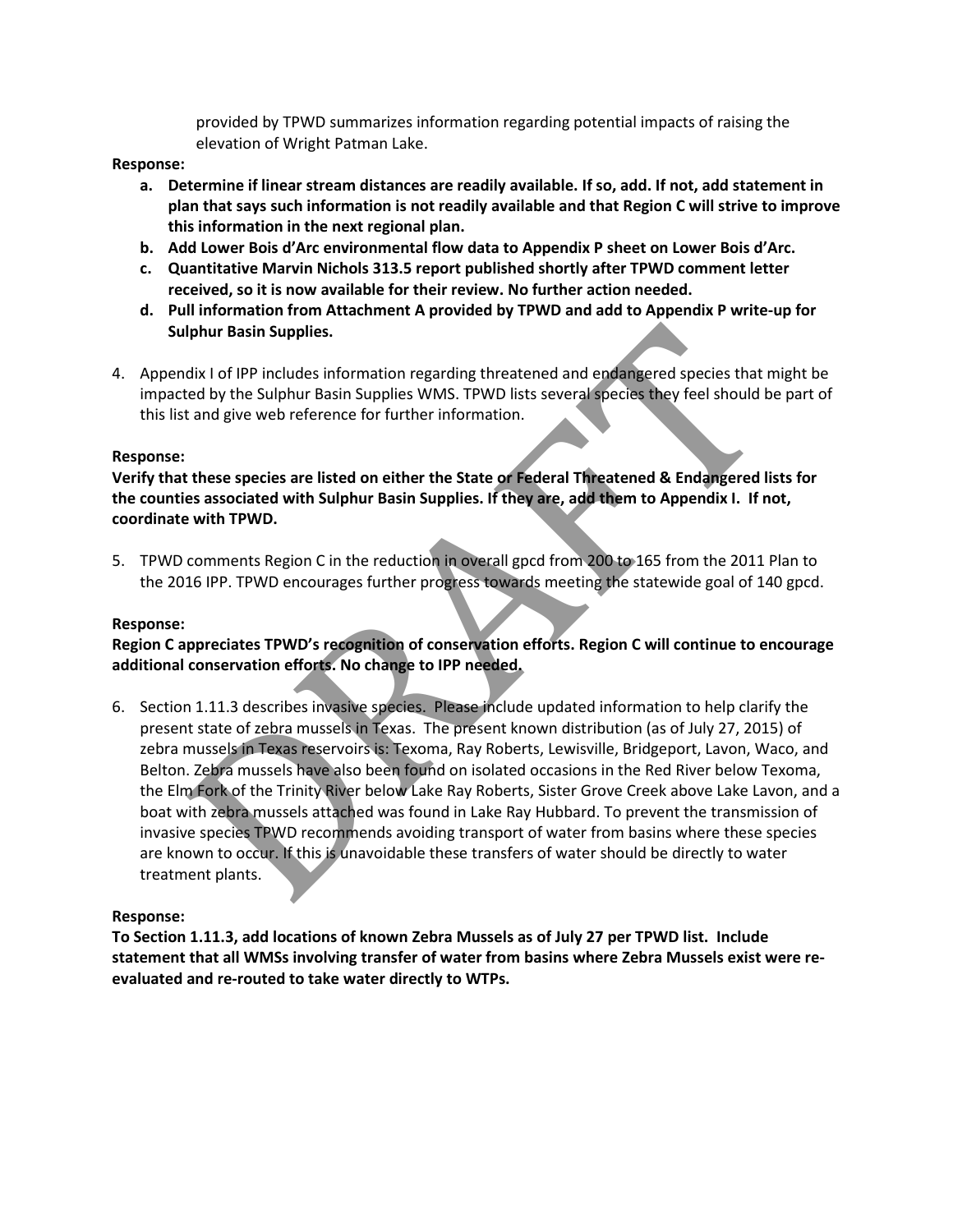#### **General Comments on 2016 Initially Prepared Region C Water Plan**

- 1. Need more conservation and more efficient use of water
	- a. Achieve state goal of 140 gpcd;
	- b. Better enforcement of restrictions;
	- c. Reduce water losses (to 10% like Region H);
	- d. Drought contingency plans;
	- e. Perceived low percentage of WUGs implementing conservation.
- 2. More reuse/water recycling
- 3. No new reservoirs
- 4. Stop further urbanization
- 5. Utilize ASR (Aquifer Storage and Recovery)
- 6. Utilize Lake O' the Pines; comments assert that 89,600 af/y is available.
- 7. Ban/curtail oil fracking due to high water use
- 8. Plan does not recognize or study the impacts of climate change

#### **Region C Reponses**

- 1. The Region C Water Planning Group (RCWPG) desires to see the water user groups in Region C achieve the highest practicable level of water conservation and the highest practicable efficiency in water systems. Water in an important resource that is vital to the economy of Region C and the State, and Region C desires the best use possible. Much progress has already been made, demonstrated by a number of factors. Between the 2011 Plan and 2016 Plan, Region C's projected 2060 municipal per capita was reduced from 200 to 165 gpcd, and further reduced to 161 gpcd by 2070. By 2070, Region C anticipates almost 250,000 acre-feet per year of water savings for "build in" water conservation items associated with plumbing fixtures and efficient appliances (Table 5E.9). In addition, Region C anticipates another 135,000 acre-feet per year of water savings from "active" conservation efforts (Table 5E.9). RCWPG recognizes that future technologies may be developed that will enable even more conservation and RCWPG is open to adopting those technologies as strategies in future plans as they become practicable and implementable. In the unionination<br>ASR (Aquifer Storage and Recovery)<br>Lake O' the Pines; comments assert that 89,600 af/y is available<br>that of the Pines; comments assert that 89,600 af/y is available<br>rest once text production of the pine
	- a. It is important to understand that the State goal of 140 gpcd is for an average (not dry) year and is also the net water use goal after giving credit for any reuse. Regional planning gpcd's are for dry year (per TWDB guidelines) and do not have the reuse strategies credited to them. Region C's municipal use for an average year, giving credit for the region's large amount of reuse, does meet the State goal of 140 gpcd.

Region C's ability to meet this goal is particularly noteworthy given the large amount of nonresidential municipal use (commercial and retail) that is included in Region C's municipal demand as compared to other regions. Examples of this non-residential municipal demand are: DFW Airport, Dallas and Fort Worth Convention Centers, Professional Sporting Facilities (5+), major retail areas (Galleria, Dallas Market, Grapevine Mills, etc), major hospital/medical facilities (UT Southwestern, Baylor, etc), large universities (TCU, SMU, UT Dallas, UNT), and national corporate offices (Exxon Mobil, AT&T, American Airlines, Texas Instruments, etc). It is also important to note that much of the Metroplex's commercial/retail serves population visiting Region C from other regions.

- b. The RCWPG supports and encourages the efforts for better enforcement of existing watering restrictions including time-of-day and day of the week watering.
- c. Water Loss Reduction is a conservation strategy for any Region C WUGs that had high water losses. Each WUG's historical water loss was used to determine the amount of water that could be saved through replacement of water lines that were a significant source of water